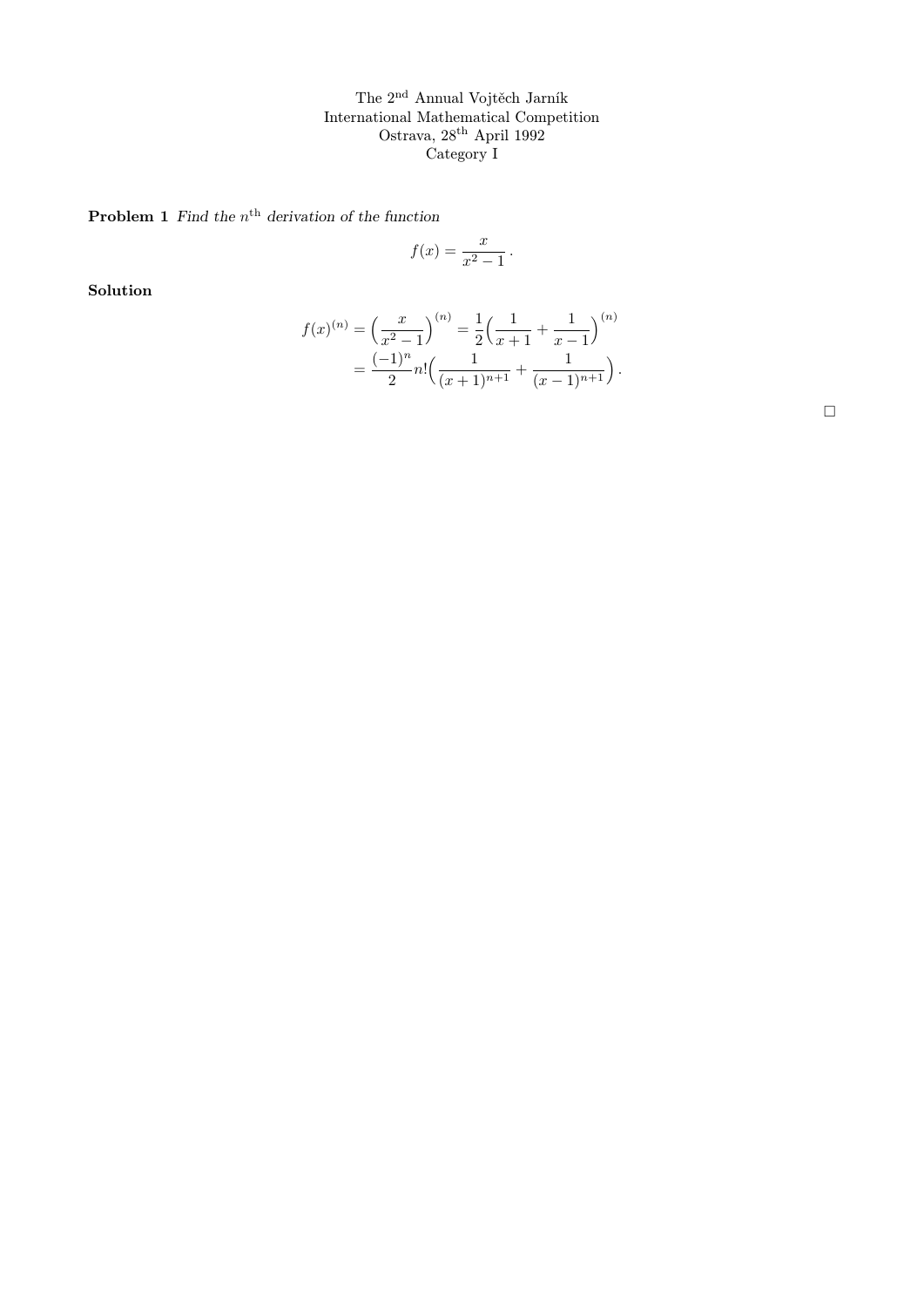**Problem 2** Prove that there exist two real convex functions  $f, g$  such that

$$
f(x) - g(x) = \sin x
$$

for all  $x \in \mathbb{R}$ .

**Solution** Let  $f(x) = x^2 + \sin x$  and  $g(x) = x^2$ , then  $f(x) - g(x) = \sin x$  and  $f(x)$ ,  $g(x)$  are convex function because

$$
f''(x) = 2 - \sin x > 0,
$$
  

$$
g''(x) = 2 > 0.
$$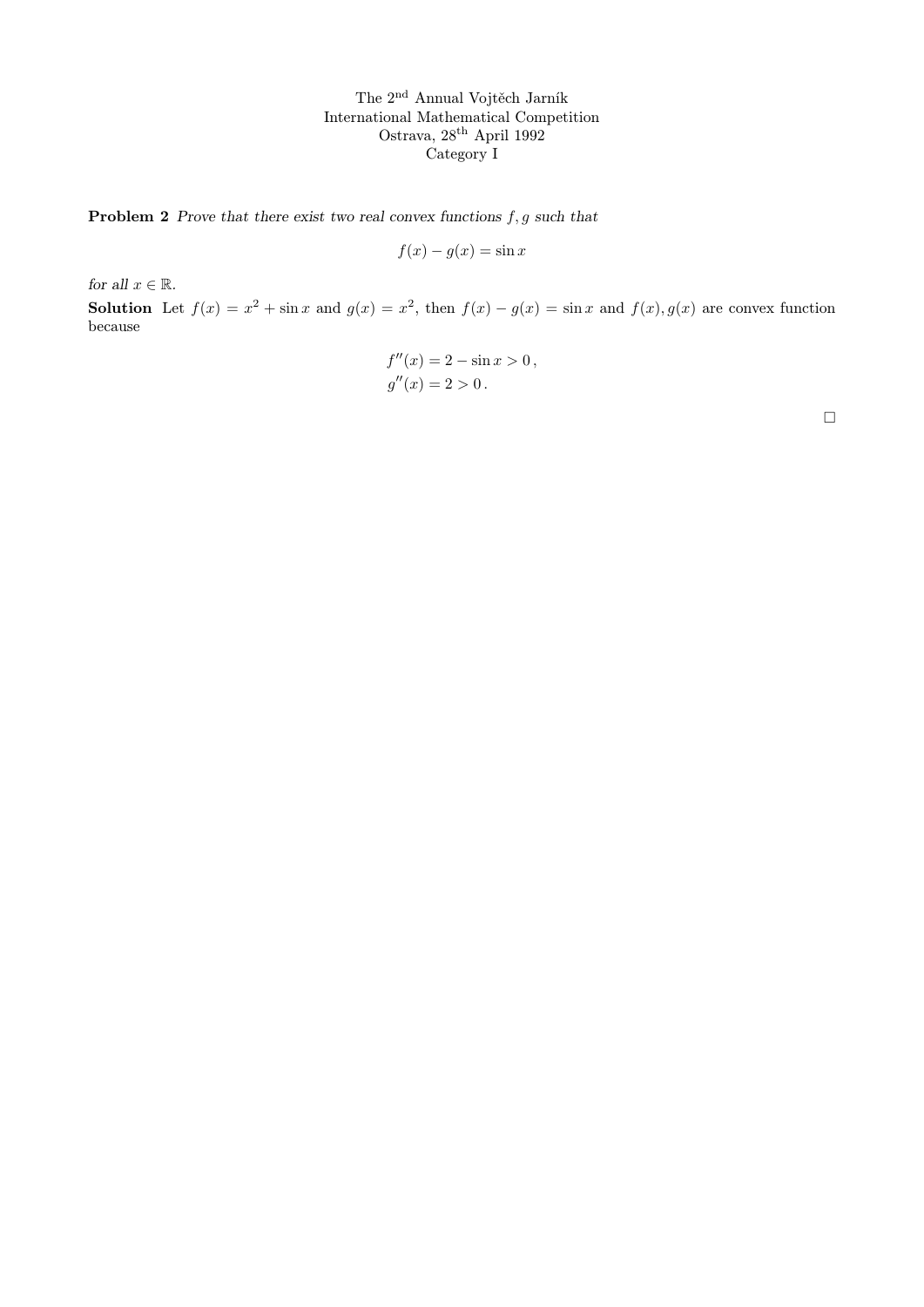**Problem 3** Prove that for all integers  $n > 1$ ,

$$
(n-1)
$$
 $|(n^{n}-n^{2}+n-1)$ .

**Solution** For  $n = 2$  we get  $(n - 1) = 1$  and  $(n<sup>n</sup> - n<sup>2</sup> + n - 1) = 1$  so  $(n - 1)(n<sup>n</sup> - n<sup>2</sup> + n - 1)$ .

Now we prove the result for  $n \geq 3$ . First we use mathematical induction to prove that  $(n-1)|(n^k - n^2)$  for  $k \geq 3$ . For  $k = 3$  we have

 $(n^3 - n^2) : (n-1) = n^2 \Rightarrow (n-1) | (n^3 - n^2)$ .

Suppose that  $(n-1)(n^k - n^2)$ . We have to prove that  $(n-1)(n^{k+1} - n^2)$ . Hence  $(n^{k+1} - n^2)/(n-1) = n^k$ with remainder  $(n^k - n^2)$ , and because  $n - 1$  divides  $(n^k - n^2)$  we have shown that  $(n - 1)(n^k - n^2)$  for  $k \ge 3$ . Hence from the facts that  $(n-1)(n^2 - n^2)$  and  $(n-1)(n-1)$  we obtain that  $(n-1)(n^2 - n^2 + n - 1)$  for all  $n > 1$ .

**Second solution** Let  $n > 1$  be a fixed integer. Let  $f(x)$  be the polynomial  $x^n - x^2 + x - 1$ . Note that  $f(1) = 0$ . It follows from the factor theorem that  $(x - 1)|f(x)$ . Substituting in n for x and noting that  $n - 1 \neq 0$ , we see that

$$
n-1|f(n) = nn - n2 + n - 1.
$$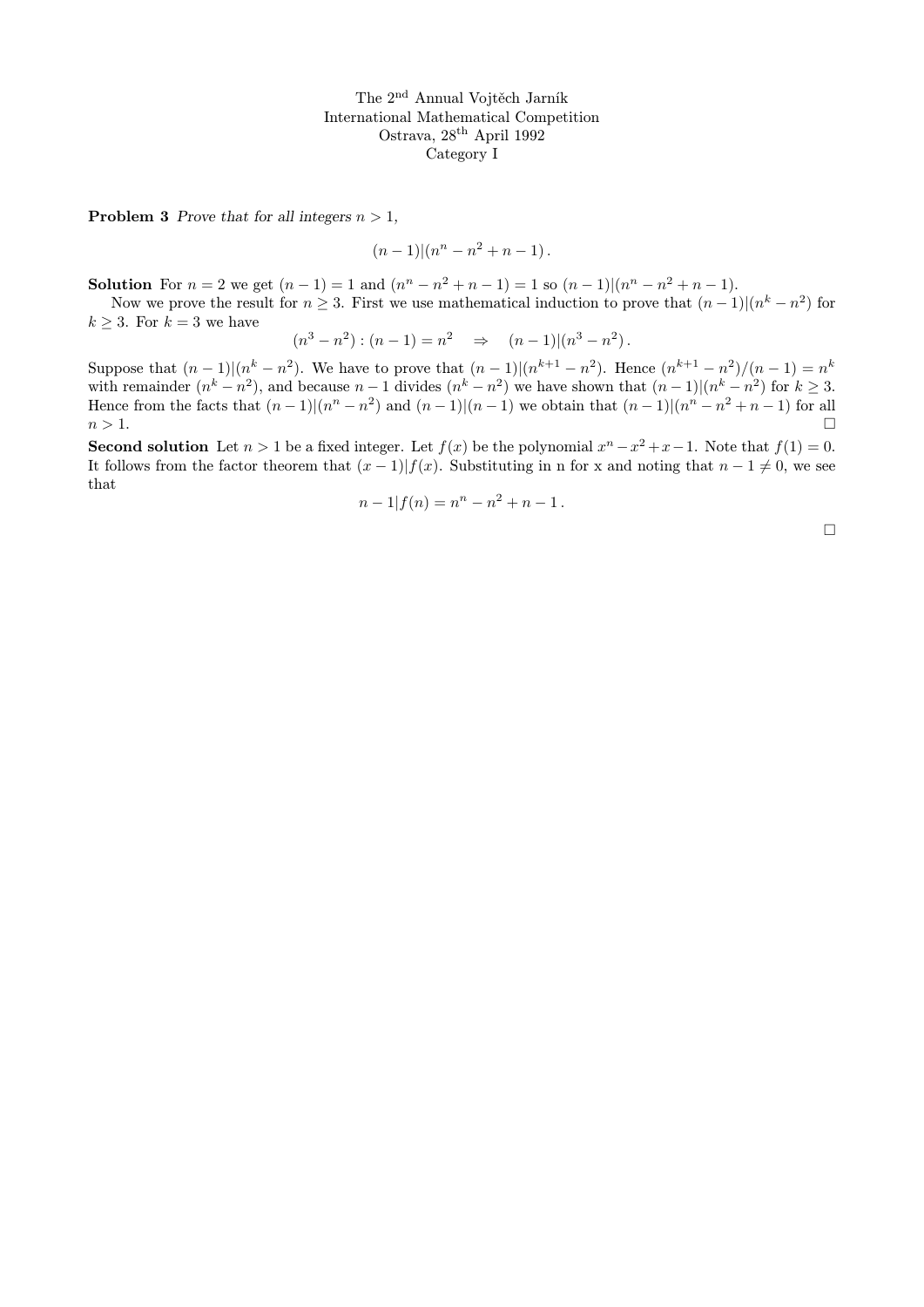**Problem 4** Let X be a finite set and  $f: X \to X$  be map. Prove that f is an injective map if and only if f is a surjective map.

**Solution** Let  $X$  have  $n$  elements.

- 1. Let f be injective, i.e.  $\forall x_i, x_j \in X; f(x_i) \neq f(x_j), i \neq j$ . Then we have  $\forall x_i \in X, f(x_i) = y_i \in X$  and because f is injective then  $y_i \neq y_j$  whenever  $i \neq j$ . Because  $f : X \to X$  we get f is surjective.
- 2. Suppose f is surjective, but it is not injective. Then  $\exists x_i, x_j$  such that  $f(x_i) = f(x_j)$ . But because  $f: X \to X$  we obtain that f is not surjective. This is contradiction.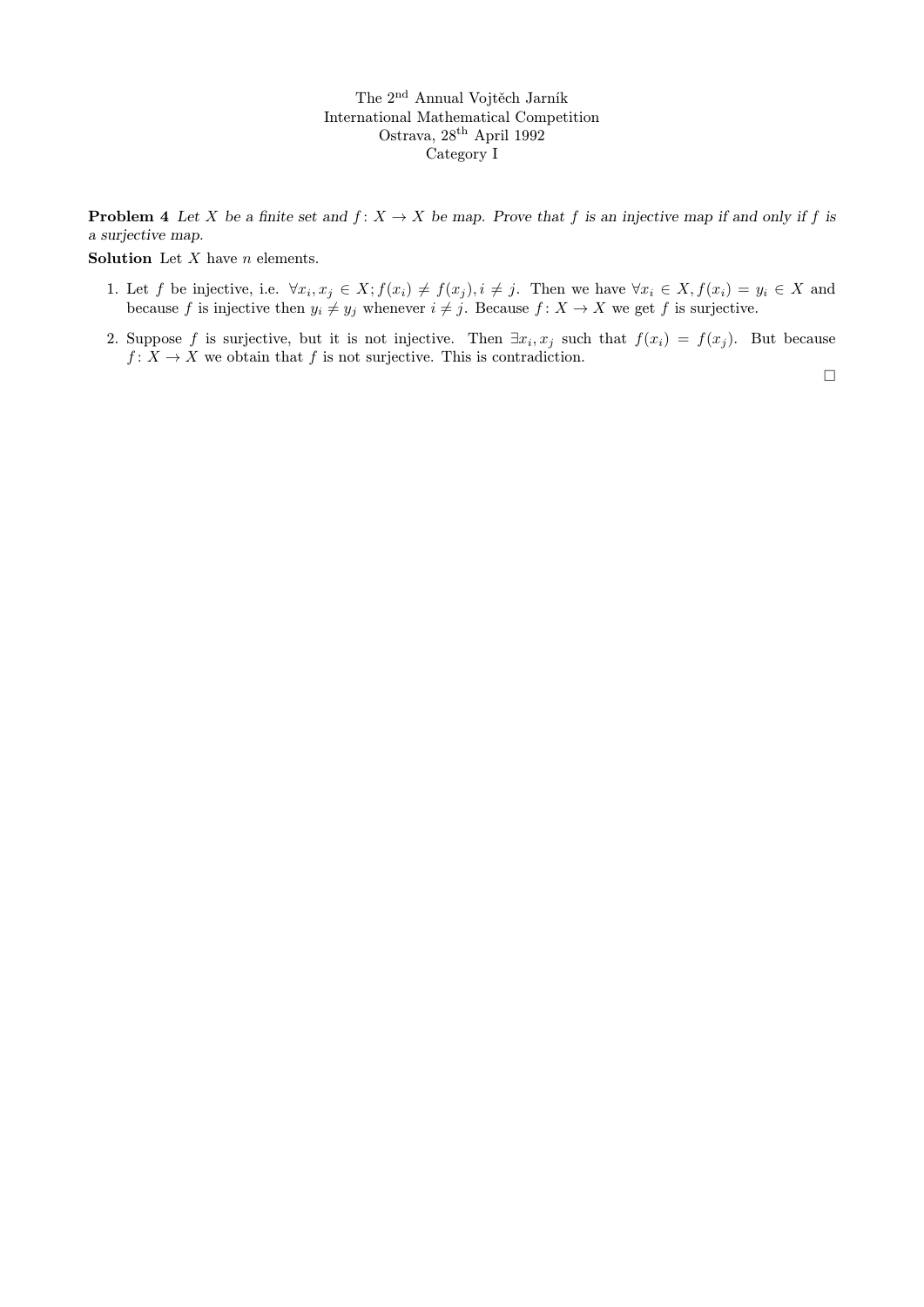**Problem 1** Prove that for a continuously differentiable function  $f(x)$ , where  $f(a) = f(b) = 0$ ,

$$
\max_{x \in [a,b]} |f'(x)| \ge \frac{1}{(b-a)^2} \int_a^b |f(x)| dx.
$$

Solution

$$
\frac{1}{(b-a)^2} \int_a^b |f(x)| dx \le \frac{1}{(b-a)^2} \max_{x \in [a,b]} |f(x)| \int_a^b 1 = \frac{\max_{x \in [a,b]} |f(x)|}{b-a}
$$

$$
= \frac{\max_{x \in [a,b]} |f(x) - f(a)|}{b-a} = \frac{\max_{x \in [a,b]} |(x-a)f'(\xi)|}{b-a}
$$

$$
\le \max_{\xi \in [a,b]} |f'(\xi)|.
$$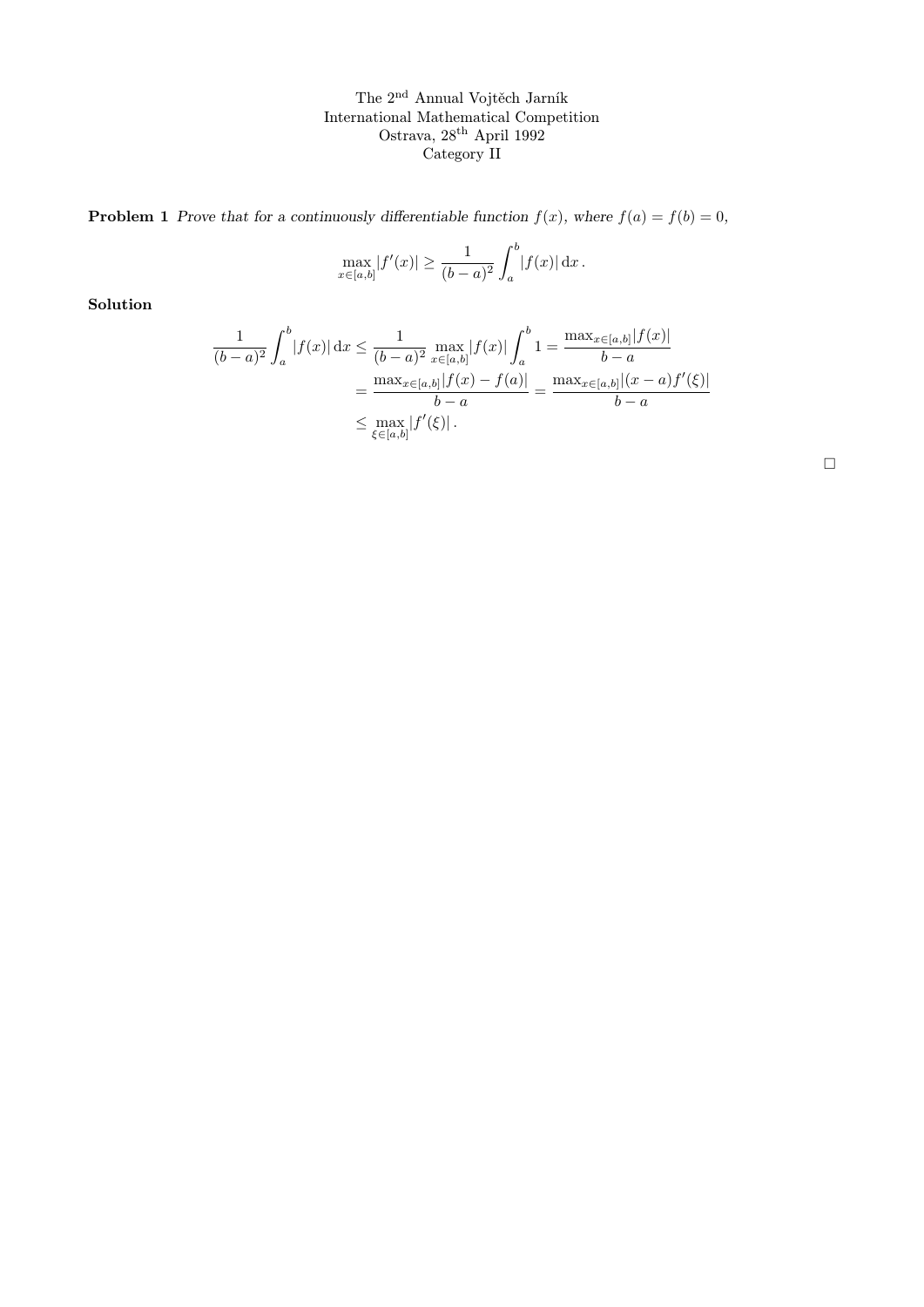**Problem 2** Find all functions  $f : \mathbb{R} \to \mathbb{R}$  which satisfy the equality

$$
xf(y) + yf(x) = (x + y)f(x)f(y).
$$

**Solution** For  $x = y = 1$  we get  $f(1) = f^2(1)$ . Hence we have two possibilities. For  $f(1) = 0, y = 1$  we obtain that  $f(x) = 0$  and for  $f(1) = 1, y = 1$  we have

$$
f(x) = \begin{cases} 1 & x \neq 0 \\ a \in \mathbb{R} & x = 0 \end{cases}.
$$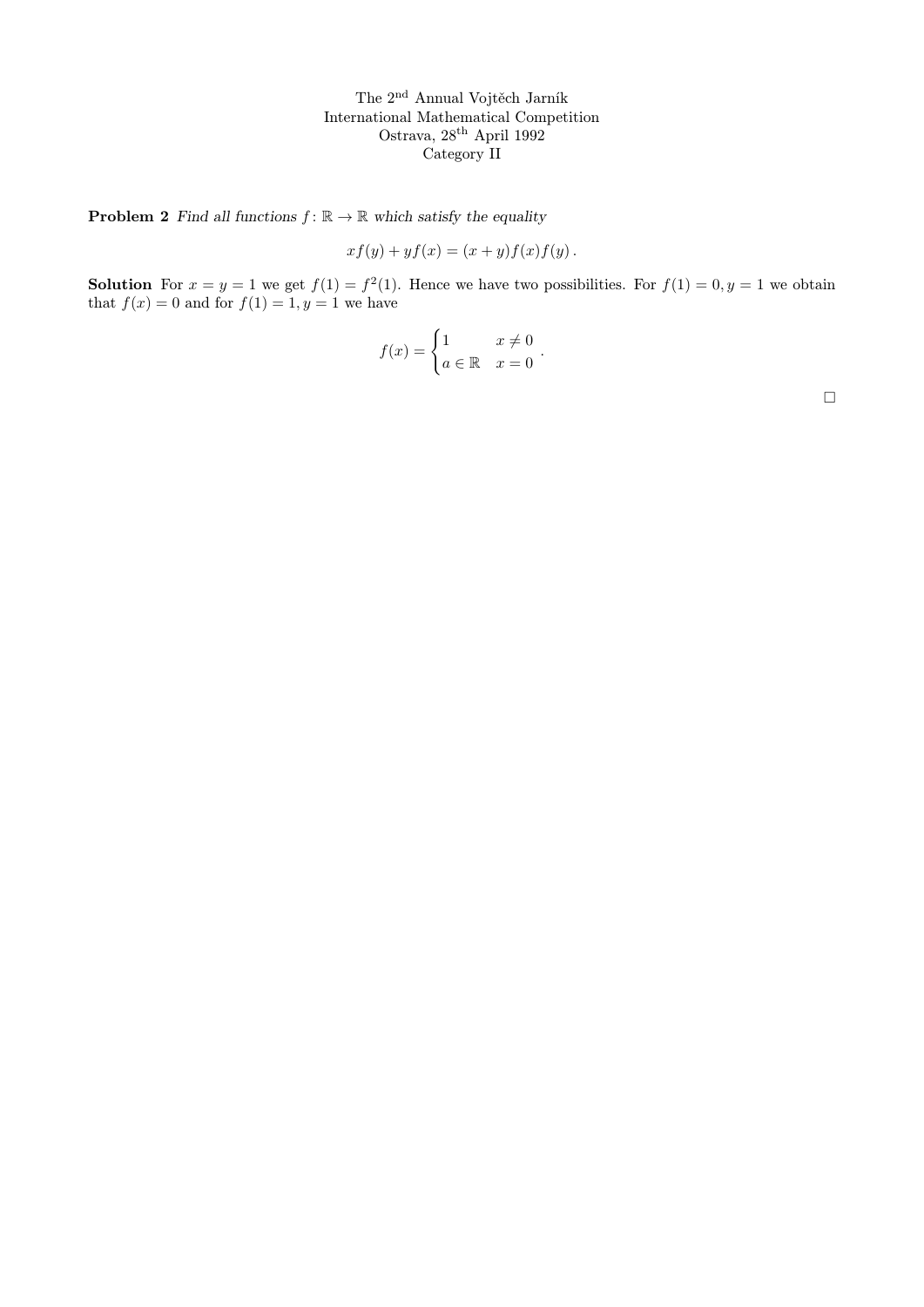**Problem 3** Let  $Z_k$  be the additive group of residual classes modulo k. Decide if  $Z_6$  is isomorphic to  $Z_2 \times Z_3$ . **Solution** Let  $Z_6$  be

| .<br>$\mathbf{u}$ $\mathbf{v}$ $\mathbf{v}$ $\mathbf{v}$ |                |   |                |             |                |                |
|----------------------------------------------------------|----------------|---|----------------|-------------|----------------|----------------|
| $\bigoplus$                                              | 0              |   | $\overline{2}$ | 3           | 4              | 5              |
| $\overline{0}$                                           | 0              |   | $\overline{2}$ | 3           | 4              | $\overline{5}$ |
|                                                          | 1              | 2 | 3              | 4           | 5              | $\overline{0}$ |
| $\overline{2}$                                           | $\overline{2}$ | 3 | 4              | 5           | $\overline{0}$ |                |
| $\overline{3}$                                           | 3              | 4 | $\overline{5}$ | 0           | 1              | $\overline{2}$ |
| 4                                                        | 4              | 5 | 0              | $\mathbf 1$ | $\overline{2}$ | 3              |
| 5                                                        | 5              | 0 |                | 2           | 3              |                |
|                                                          |                |   |                |             |                |                |

and  $Z_2 \times Z_3$ 

| Ħ     | (0.0) | (0,1) | (0,2) | (1,0) | (1,1) | (1,2) |
|-------|-------|-------|-------|-------|-------|-------|
| (0,0) | (0,0) | (0,1) | (0,2) | (1,0) | (1,1) | (1,2) |
| (0,1) | (0,1) | (0,2) | (0,0) | (1,1) | (1,2) | (1,0) |
| (0,2) | (0,2) | (0,0) | (0,1) | (1,2) | (1,0) | (1,1) |
| (1,0) | (1,0) | (1,1) | (1,2) | (0,0) | (0,1) | (0,2) |
| (1,1) | (1,1) | (1,2) | (1,0) | (0,1) | (0,2) | (0,0) |
| (1,2) | (1,2) | (1,0) | (1,1) | (0,2) | (0,0) | (0,1) |

Let  $f: Z_6 \to Z_2 \times Z_3$  be the function defined by

 $f(0) = (0, 0), \quad f(1) = (1, 1), \quad f(2) = (0, 2),$  $f(3) = (1, 0), \quad f(4) = (0, 1), \quad f(5) = (1, 2)$ 

It is easy to check that this function is an injective function and the condition

$$
f(x \oplus y) = f(x) \boxplus f(y)
$$

is fulfilled. Thus  $Z_6$  is isomorphic to  $Z_2 \times Z_3$ .